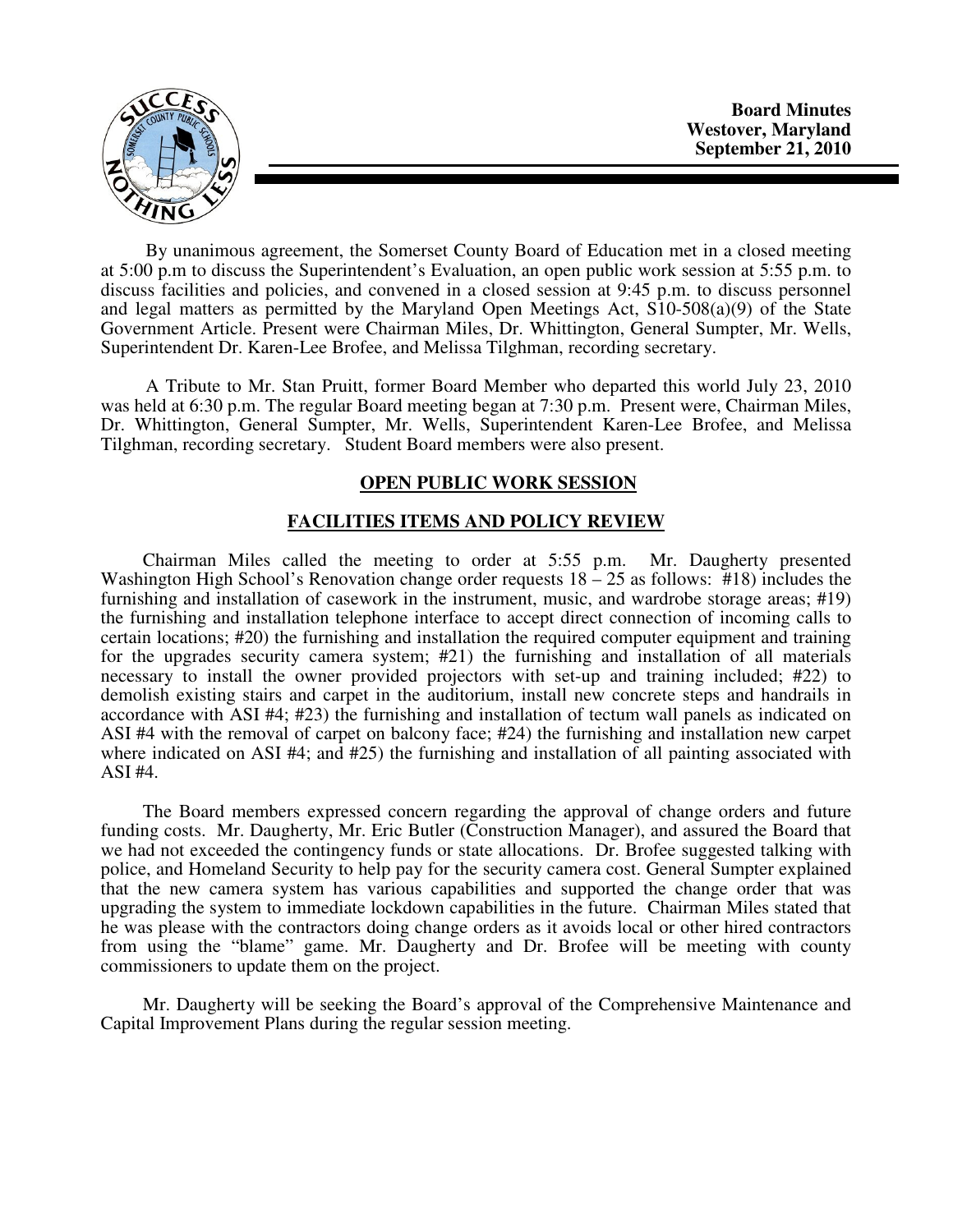# **REGULAR SESSION AGENDA**

# **1. Call to Order**

The meeting was called to order by Chairman Miles at 7:30 p.m.

# **2. Roll Call**

The roll was called by Melissa Tilghman indicating that four Board members and the Superintendent were present.

# **3. Declaration of Quorum**

It was declared that a quorum was present.

# **4. Pledge of Allegiance**

Chairman Miles led the Board in the Pledge of Allegiance.

# **5. Approval of Minutes**

A motion was called for by Chairman Miles, moved by General Sumpter, seconded by Vice Chairman Wells, and passed to approve the minutes of August 17, 2010. The motion was carried unanimously.

# **6. Adoption of Agenda**

 It was moved by Vice Chairman Wells, seconded by General Sumpter and passed to adopt the agenda as presented. The vote was unanimous.

# **7. Audited Financial Statements**

TGM Group presented the audit report. The report was positive highlighting that SCPS will have a surplus and fund balance to add to the 2012 budget. An area of concern is Food Services which continues to have expenses exceeding revenue. Ms. Miller stated that funding for the Food Service Program may have to be funneled through the general funding budget. The audit addressed \$38 million active funds and noted \$50 million associated with SCPS staff who were commended for a job well done. There has been a significant improvement in bookkeeping. The auditors did not discover any inaccuracies and expect to be done by next month. Dr. Whittington stated that staffing needs to be reduced to balance the Food Budget. Ms. Miller assured Dr. Whittington that staff had been reduced and she would look into the Food Service Program's staffing although the loss appears to be sales and rising food costs.

# **8. Introduction of Student Board Member**

The student board members presented the school reports highlighting all the upcoming events and were thanked by the Board members.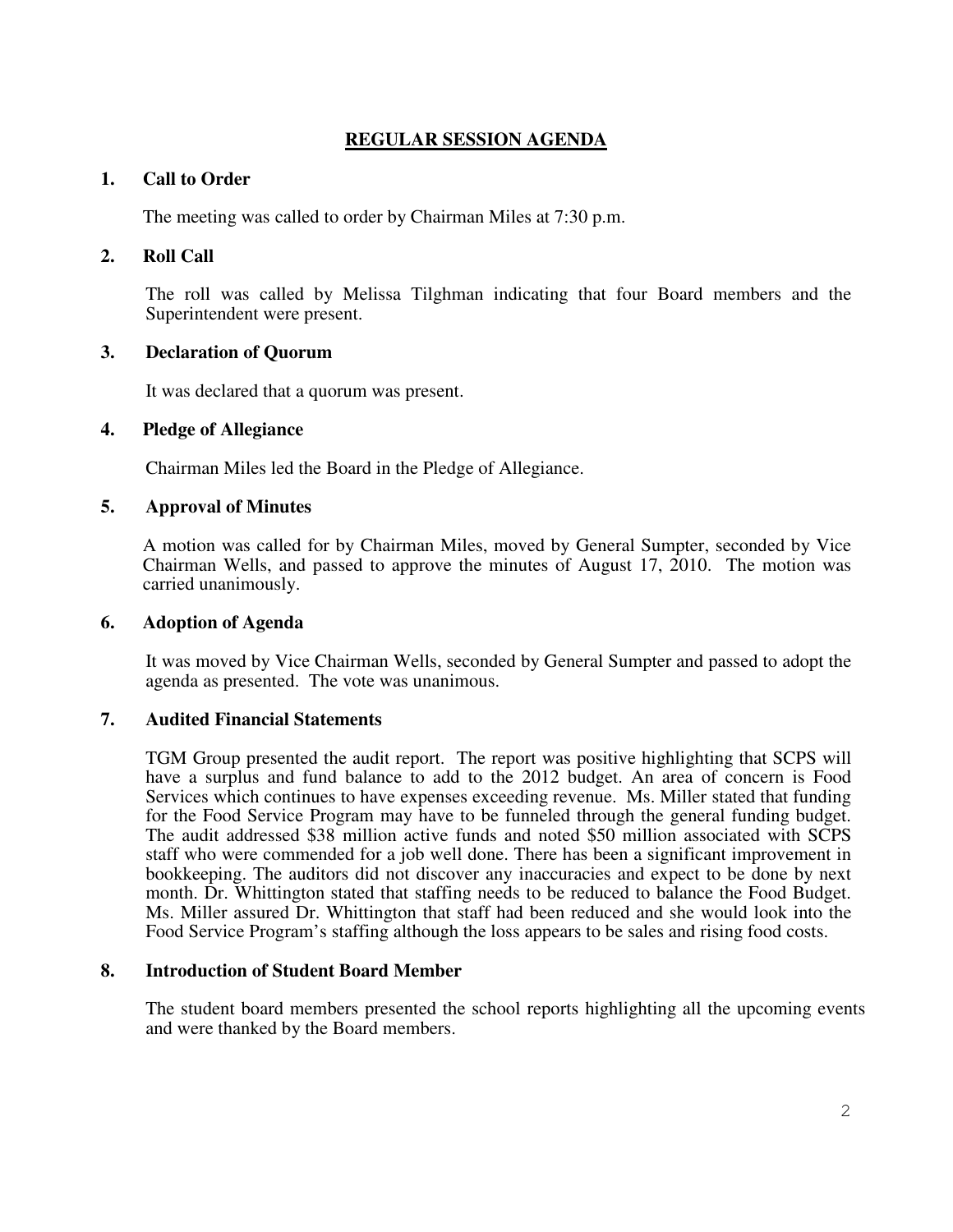### **9. Public Participation**

Pastor LeBron Palmer of the Living Hope Fellowship addressed the Board on the issue of Church Services being held at Crisfield High School. Pastor Palmer has been using the school from 10:00 a.m. to 12:00 every Sunday to have service and has requested the Board's permission to continue use of the facility until they acquire the funding and land to build a church. Chairman Miles thanked Pastor Palmer for addressing the Board.

Mr. Garland Hayward addressed the Board on Middle States Accreditation. He thanked the Superintendent for her explanation of accreditation that was printed in the Somerset Herald and in a meeting between the two of them. He expressed his concern that we need to increase public awareness of the achievements of Somerset County Public Schools.

Mr. Henry Ward addressed the Board on behalf of the Bus Contractors. He has requested a closed session meeting to discuss personal issues and requested the Board's review of his request for a second PVA.

Mr. Allan Webster introduced himself to the Board and the community. He suggested safety meeting quarterly with teachers, law enforcement, parents and the community to promote drug and gang awareness.

#### **10. School Board Visitations for Site Presentations**

The Superintendent presented a list of the dates of various school activities to which the Board has specifically been invited throughout the year.

#### **11. Old Business**

#### **A. Facilities**

#### **Change Order Requests**

It was moved by General Sumpter, seconded by Dr. Whittington, and passed to approve Mr. Daugherty's change order requests presented during the open work session. The vote was unanimous.

#### **Comprehensive Maintenance Plan**

A motion was called for by Chairman Miles, moved by Vice Chairman Wells, seconded by General Sumpter and passed to approve Mr. Daugherty's Comprehensive Maintenance Plan. The vote was unanimous. The Maintenance Plan includes renovations and vehicle purchases.

#### **B. Human Resources**

#### **Job Descriptions**

A motion was called for by Chairman Miles, moved by General Sumpter, seconded by Vice Chairman Wells to approve Mr. Lawson's revised Secondary Literacy Supervisor's Job Description. The vote was unanimous.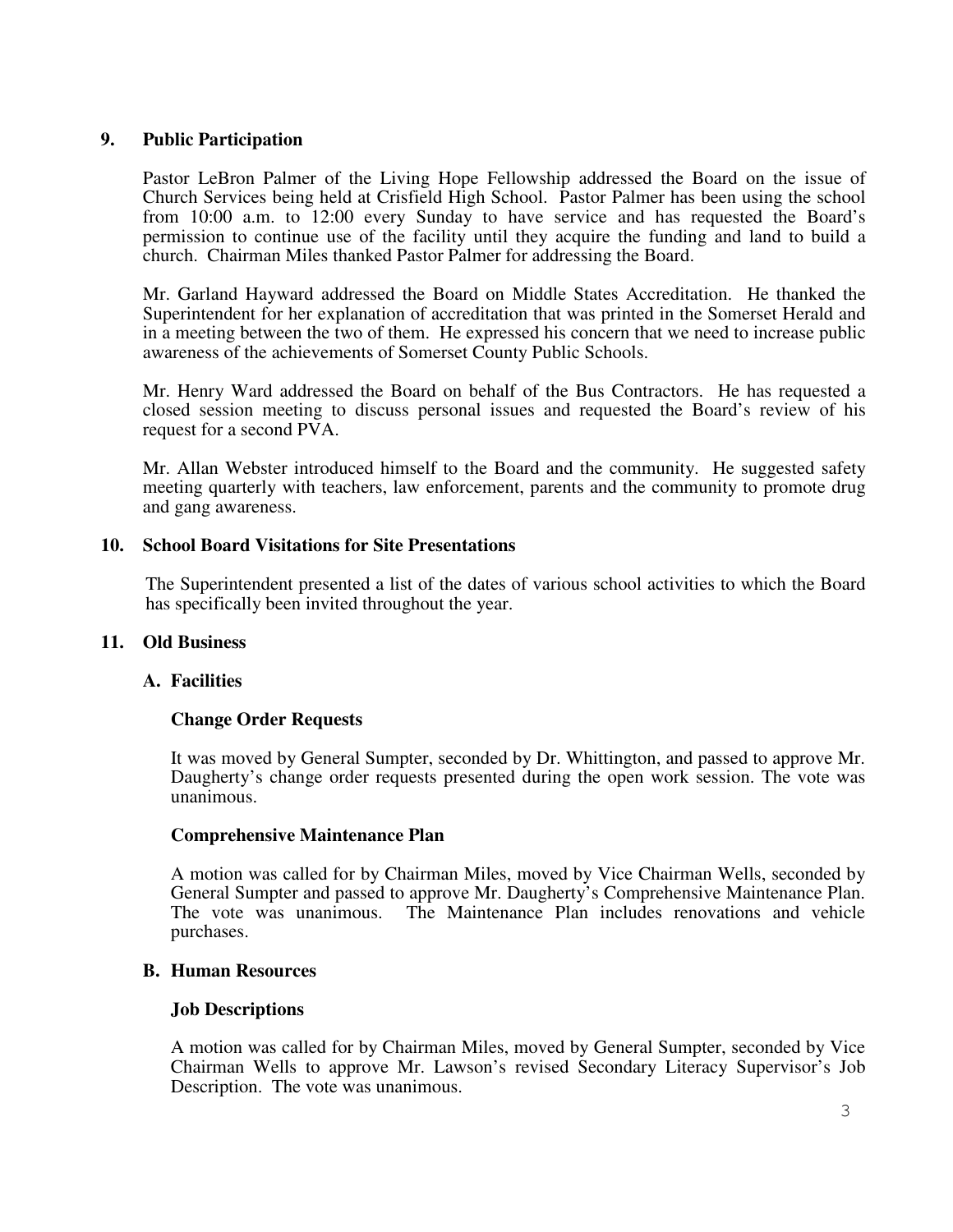# **C. Policies**

### **Policy #300-15, Record Retention – Financial Documents**

Ms. Miller presented revised Policy #300-15, Record Retention – Financial Documents for the Board's review and study. The Board will vote at the October Board meeting.

#### **Policy #600-17, Standards of Social Behavior**

It was moved by General Sumpter, seconded by Vice Chairman Wells and passed to approve revised Policy #600-17, Standards of Social Behavior. The vote was unanimous. The change will include the addition of an In-School Intervention.

### **Policy #600-36, Fighting**

It was moved by General Sumpter, seconded by Vice Chairman Wells and passed to approve the revised Policy #600-36, Fighting. The vote was unanimous. The change will include the addition of an In-School Intervention for the high schools and In-School Suspension for elementary schools. The Somerset County Health Department no longer provides anger management to Somerset County Public Schools' students, but counseling is provided by the Learning Support Specialist and the school counselors.

### **D. Middle States Accreditation**

The Superintendent responded to the community concerns about accreditation. Somerset County Public Schools utilizes the Master Plan Update to implement goals for student achievement and requires documentation that our plans are being executed effectively and efficiently. There are over twenty Maryland State and Federal required audits performed each year which monitor SCPS's meeting or exceeding standards of practice and meet expected results. Middles States Accreditation Membership costs \$2,000 a year and would require an increase in staff, time, and energy. The community has expressed concern about colleges outlook on accreditation. The Superintendent stated that colleges do not look at accreditation. Dr. Whittington expressed concern that since Holly Grove is accredited the Board should review and study the Middle States Accreditation for possible membership.

#### **13. New Business**

#### **A. Instruction**

#### **Master Plan Update 2010**

Chairman Miles called for a tabling of the Master Plan Update 2010. All Board members agreed.

#### **Race to the Top Funding**

The Superintendent briefed the Board with the guidelines with the Race to Top funding.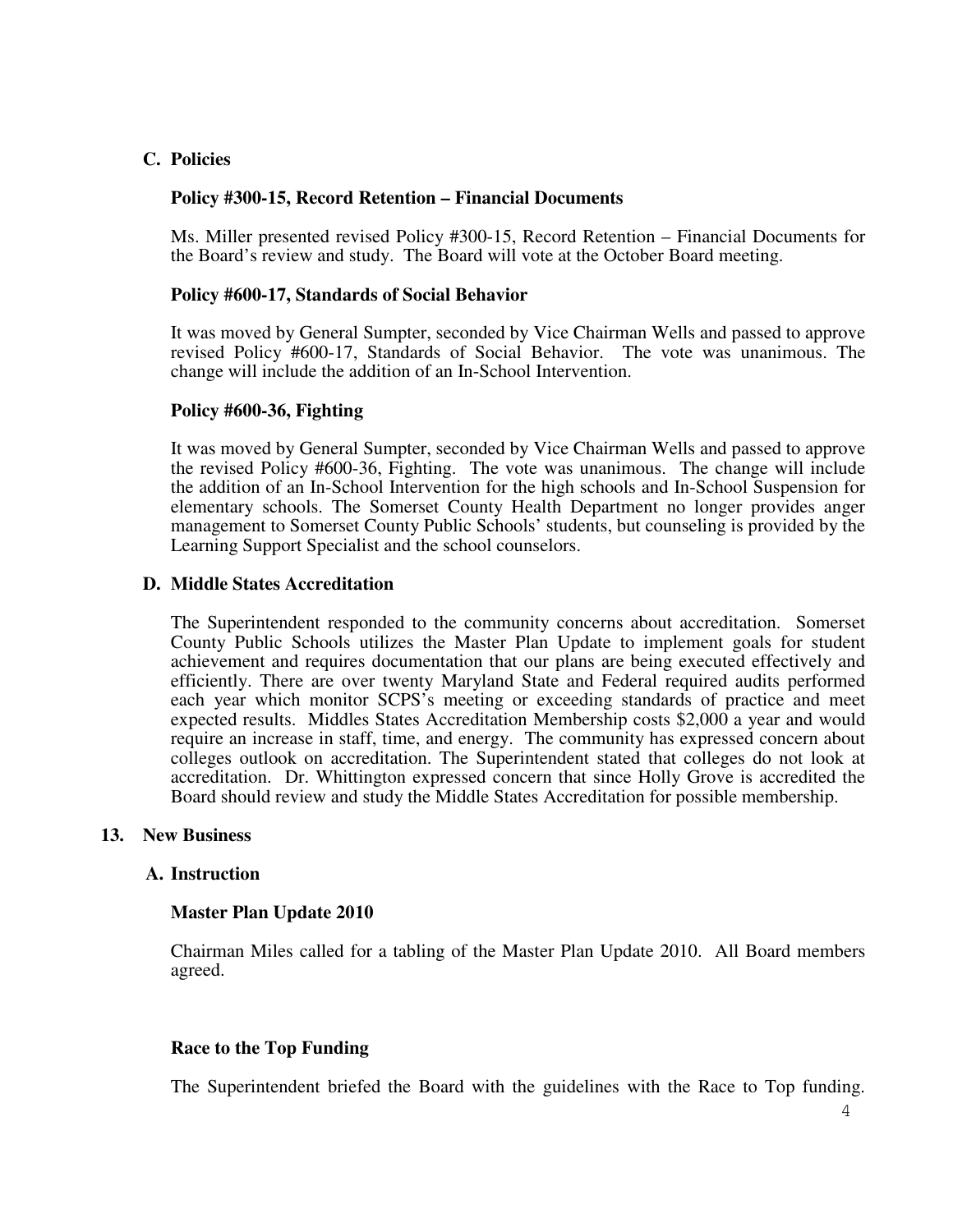SCPS has been awarded \$1 million to be distributed over a four year period. Forty-eight states agreed to adopt a common core curriculum. The assessments are now being designed to show student growth. MSDE is designing a system to track students from Pre K to graduation and possibly there first job. MSDE is also working on a warehouse to pull indepth data together on students. Educators' evaluations will now be designed to include student growth as one of the evaluating tools. Funding will also go to low achieving schools that are in "Need of Improvement" status.

### **October Board Meeting**

The Board members approved the Superintendent's request to change the October Board meeting from October 19, 2010 to October 12, 2010 to allow for the Master Plan Update's approval for submission by October 15, 2010.

# **Out of County Field Trip Requests**

It was moved by General Sumpter, seconded by Mr. Wells and passed to approve Mr. Bloodsworth's Out of County field trip requests.

#### **Summer Programs Report**

Mr. Bloodsworth presented a table containing data regarding the summer school and Voyager programs. The Voyager program provides a comprehensive extended school year. The migrant program had an increased enrollment of students. The migrant programs hours are from 7:00 a.m. to 5:00 p.m. and children can attend starting from age three.

### **B. Proposed Gear Up College Tour Itinerary**

It was moved by General Sumpter, seconded by Vice Chairman Wells and passed approve the Gear Up extended North Carolina Trip. The college tour is open to all students.

#### **C. Out of County School Request**

A motion was called for by Chairman Miles, seconded by General Sumpter and passed to approve the Out of County School Request. Chairman Miles stated that the policy needs to be revised to include SCPS retirees. Dr. Whittington did not vote.

#### **D. Capital Improvement Plan**

It was moved by Dr. Whittington, seconded by General Sumpter and passed to approve Mr. Daugherty's Capital Improvement Plan. The vote was unanimous.

#### **Policy #200-13, Use of School Facilities**

A motion was called for by Chairman Miles, moved by General Sumpter, seconded by Dr. Whittington and passed to table Policy #200-13, Use of School Facilities until the October Board meeting.

#### **E. Human Resources**

#### **Job Descriptions**